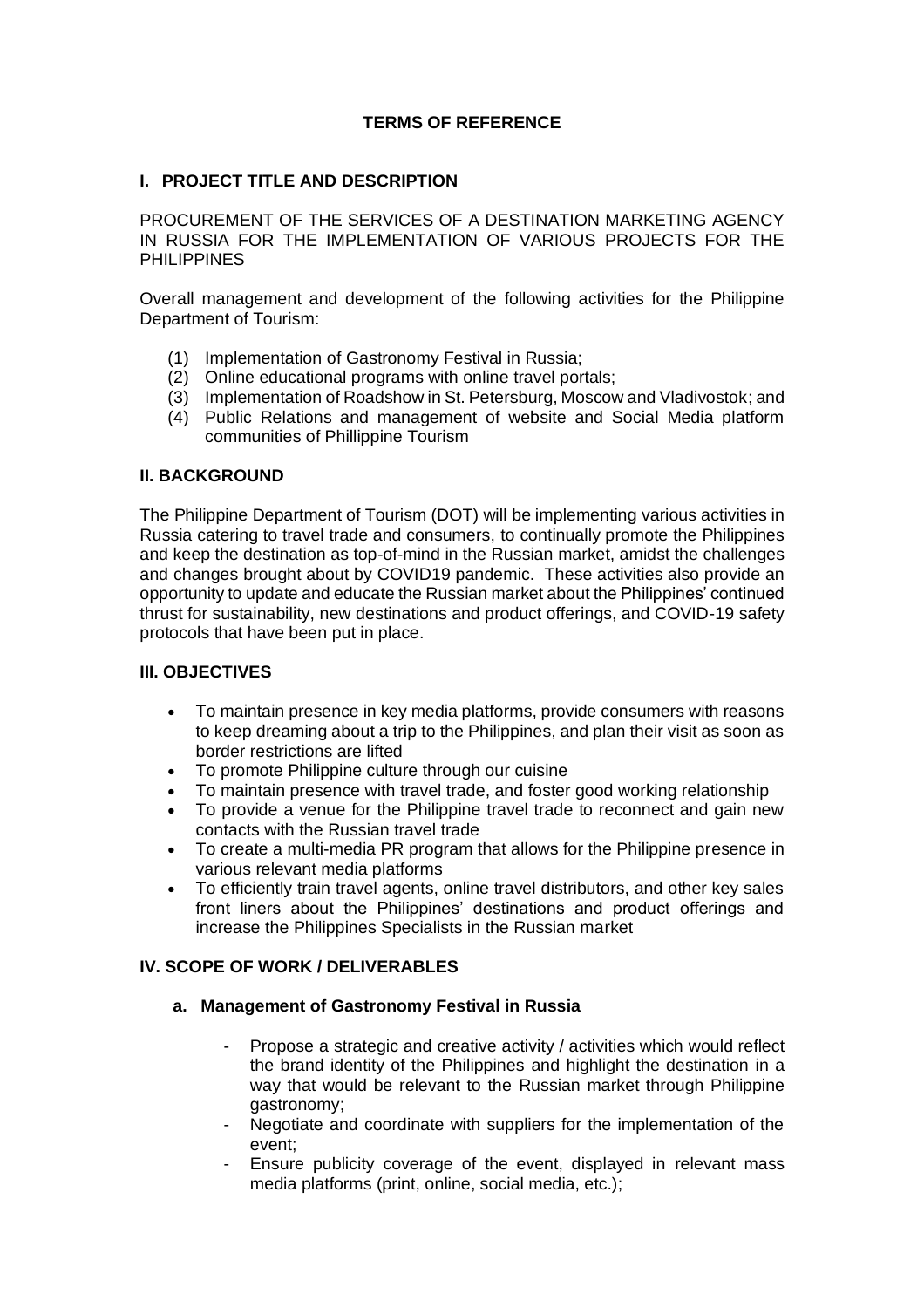- Produce and distribute a post-event video to be launched on YouTube, Instagram, and other relevant online and social media platforms;
- Propose creative ways to maximize the Philippines' partnerships to increase media coverage;
- Identify additional potential partnerships and campaign opportunities, subject to approval, including budget and media values to be gained; and
- Arrange for pre and/or post-event publicity activities

#### **b. Overall development and management of online educational portals**

- **-** Develop and implement an educational program for the Philippines that will include live / virtual trainings and/or an online / e-learning component that will aid sales front liners in learning more about the Philippines' destinations and product offerings;
- **-** Propose creative ideas on how we can entice participants to register and finish the course, such as partnerships on incentives for graduates;
- **-** Assign a knowledgeable staff that can conduct the training programs in the Russian language;
- **-** Prepare the country presentation/s;
- **-** Promote the educational program to encourage registrations;
- **-** Implement a publicity campaign to promote the educational program and ensure the Philippines remains top-of-mind among travel agents and distributors. This includes partnerships with various media platforms (print, online, social media), and suggesting creative ways to maximize the Philippines' partnerships to increase media coverage
- **-** Produce giveaway/s as incentives, if applicable

#### **c. Overall coordination and implementation of a Philippines Roadshow in Moscow, St. Petersburg, and Vladivostok**

- Develop and implement the program for the roadshow in key cities of Russia;
- Propose a strategic location and negotiate with the suppliers;
- Invite top travel trade and media to attend the event:
- Provide venue for Russian travel trade to have live and/or virtual meetings with Philippine travel trade (e.g. Hybrid event)
- Prepare country presentation;
- Prepare terminal report

#### **d. Public Relations and management of website and social media platforms**

- Issue regular press releases on various Philippine topics, conduct story pitches, find and follow-up on opportunities to continued and sustained mass media exposure for the Philippines in Russia;
- Suggest creative ways to maximize the Philippines' partnerships with the media partners (e.g. print, online, social media, etc.), as a way of increasing consumer interest for the brand;
- Creation and maintenance of Philippine mailing list;
- Curated social media post and integration (Facebook and Instagram); and
- Identify additional potential partnerships and campaign opportunities, subject to approval, including budget and media values to be gained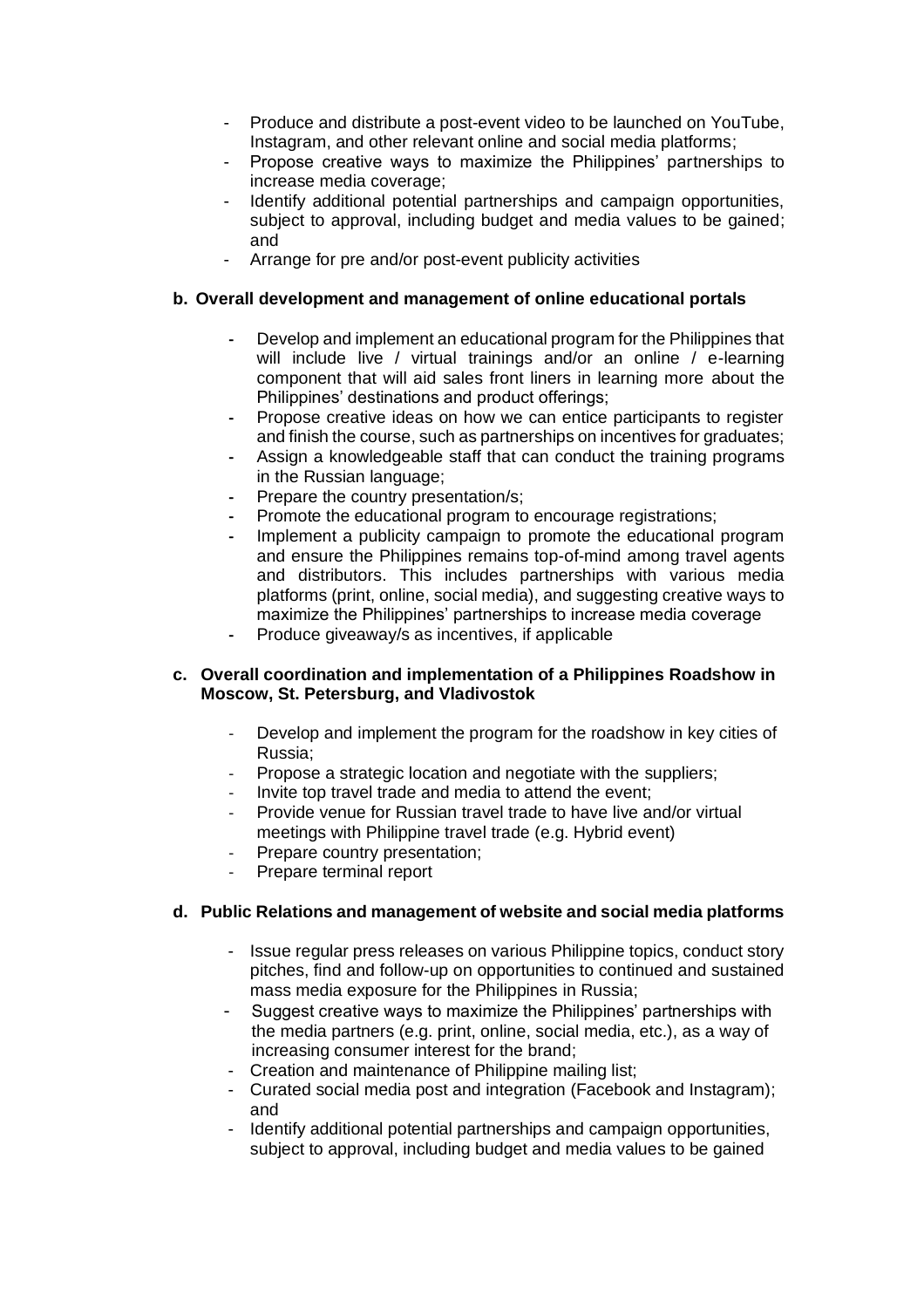#### **e. Generation and submission of regular reports:**

- Monthly report on status and accomplishments of each project
- Comprehensive post-event / project report detailing total accomplishments per project and returns on investments made
- Weekly report on COVID-19 situation, market updates, and trends in Russia
- Monthly news clippings about the Philippines
- Other reports as required

## **V. MINIMUM QUALIFICATIONS FOR SUPPLIERS**

- a. Full service Public Relations agency operating in the Russia, with relevant contacts in the media and travel industry and able to facilitate the requirements and deliverables as stipulated above
- b. Dedicated Account Manager and Account Director to oversee the projects and coordinate with the DOT with respect to the execution and implementation of the given projects / events
- c. Presentation of similar projects previously undertaken. If not available, please present case studies of projects undertaken in Russia
- d. Willing to provide services on a send bill arrangement

## **VI. CRITERIA**

|                          | 40%        |
|--------------------------|------------|
|                          | 30%        |
| $\overline{\phantom{a}}$ | <b>20%</b> |
| -                        | 10%        |
|                          |            |

## **VII. TIMELINE AND SCHEDULE OF WORK**

- **October 22, 2021:** Submission of bid proposals, inclusive of comprehensive program and publicity requirements according to these Terms of Reference, and mandatory legal documents
- **October 25, 2021:** Selection of the DOT Frankfurt office of the winning Agency assigned to handle all events for the Philippines
- **October 26, 2021:** Start of publicity generation, maintenance of social media accounts, educational program

Project must be completed by December 31, 2021. All reports must be submitted on or before January 15, 2021.

PR and management of website and social media may be extended up to April 2022, subject to approval and additional funds.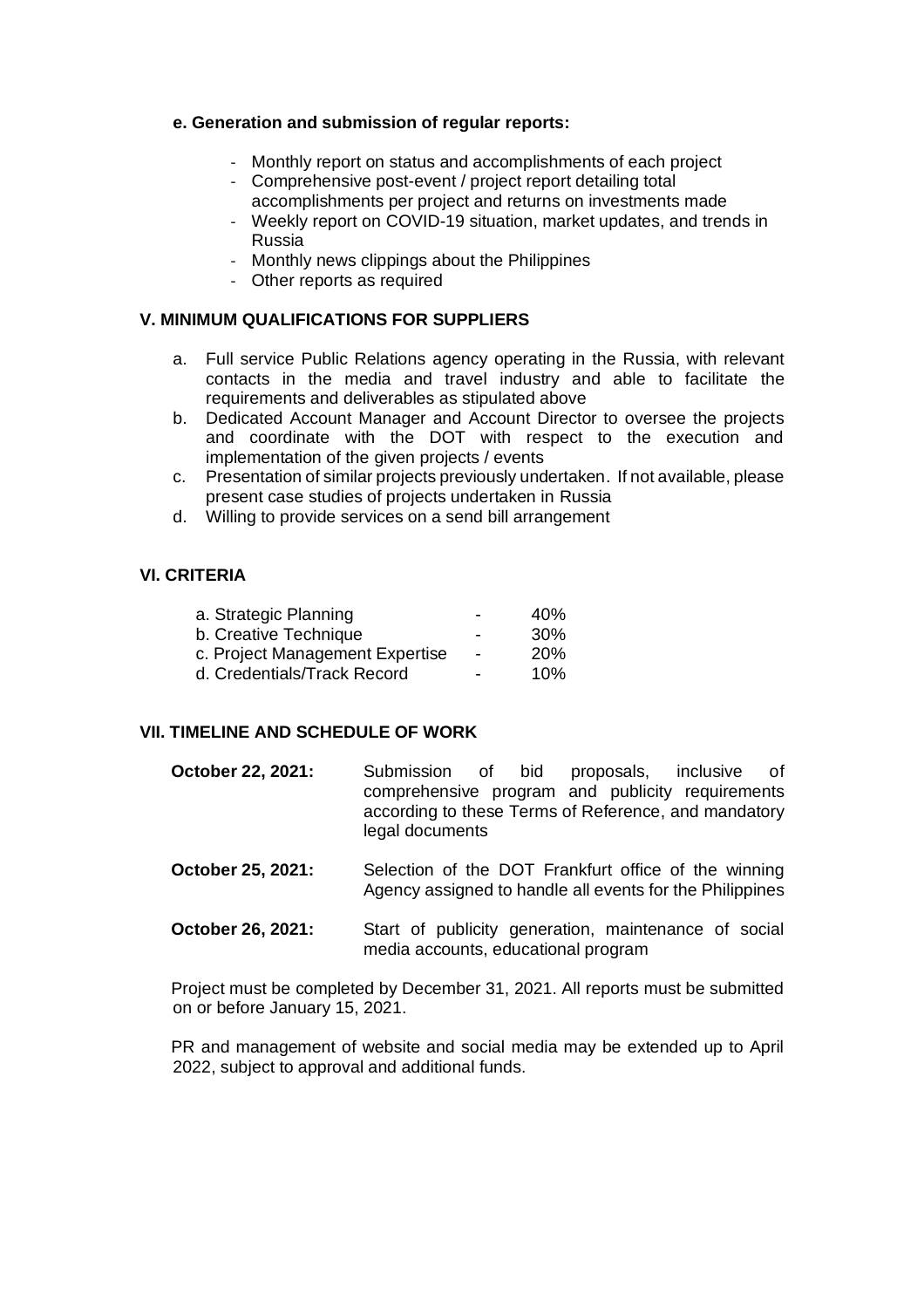## **VIII. BUDGET**

- The total budget allocation for the project is  $€58,000.00$  inclusive of taxes and other applicable fees, including but not limited to agency service fees, operational expenses, press coverage fees, production fees, documentation costs, among others.
- Interested bidders must present a budget breakdown in their proposal, indicating the components of their proposed budget.

# **IX. DOCUMENTARY REQUIREMENTS**

- Signed Terms of Reference (all pages should be initialed)
- Company registration documents and appropriate licenses
- Latest Tax clearance
- Company portfolio containing similar projects previously undertaken in the past 5 years.

The winning bid shall be determined based on the proposal with the most advantageous financial packaged cost, provided that the amount of the bid does not exceed the established total budget for the project.

# **X. TERMS AND CONDITIONS**

- 1. The selected agency shall be subject to assessment by the DOT Frankfurt as to the effectiveness of any part or phase of the campaign launched. The DOT Frankfurt reserves the right to terminate the services of the winning bidder should any part of the deliverables be unsatisfactory.
- 2. Subject to the assessment by the DOT Frankfurt as to the performance of the creative agency for its implementation of the campaign, the services of the selected creative agency may be re-contracted by DOT Frankfurt to implement supplemental programs, subject to additional budgets and a separate agreement.
- 3. Any excess remuneration or compensation in the form of rebate from production and media suppliers following the industry practice of compensating services of an agency shall be negotiated by the winning agency, and credited by the supplier in favor of the DOT Frankfurt in the form of additional promotional materials and/or extended media or PR placements, in order to maximize the effect and benefit of the campaign.

# **XI. PAYMENT PROCEDURES**

Compliant with the procedures of the Philippine Government

- 30% initial payment upon approval of all proposed activities and PR plan
- 20% upon completion of 3 of the 5 projects
- 30% payment upon completion of all projects/deliverables
- 20% balance payment upon submission of final report